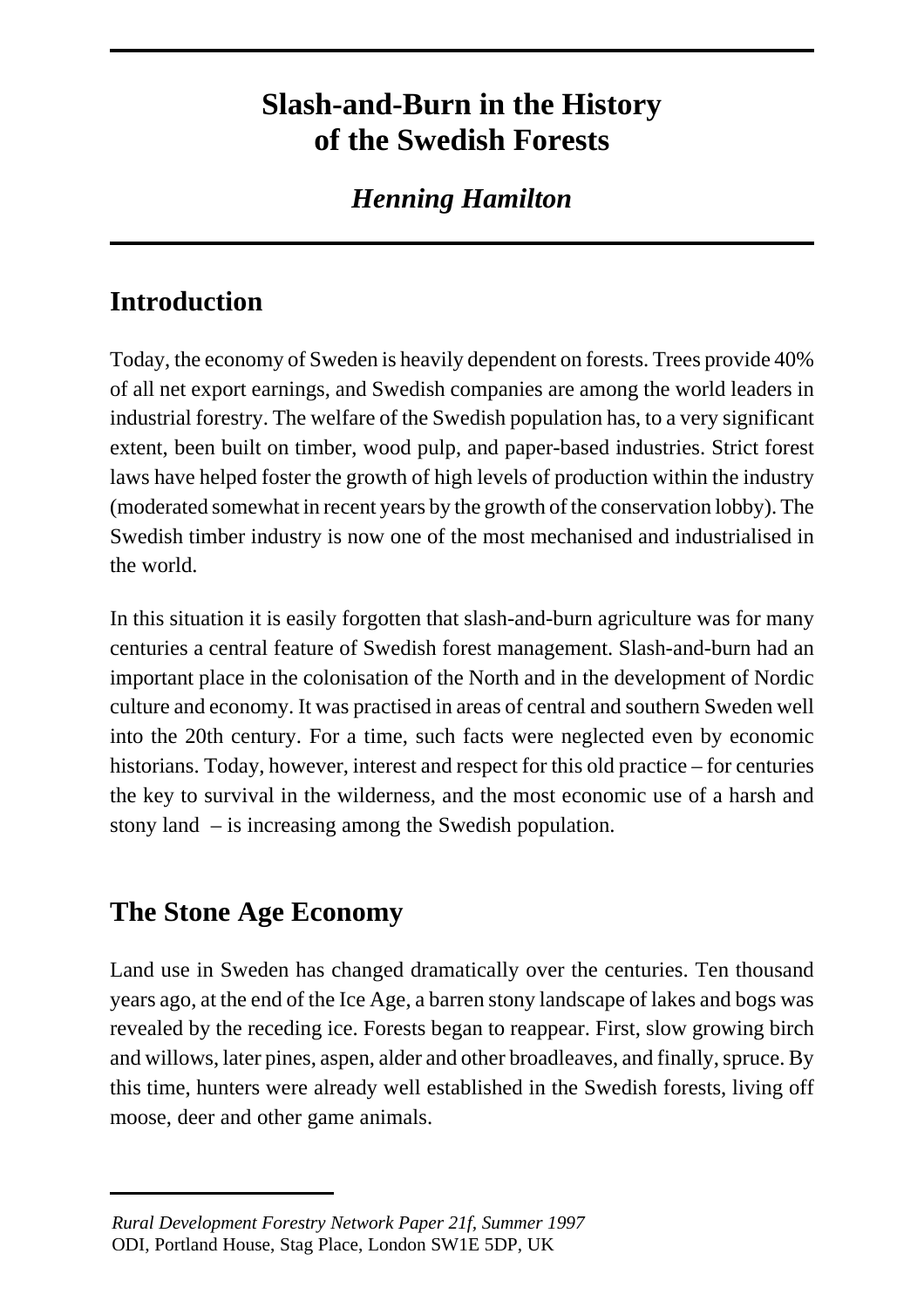The first traces of permanent agriculture in the Nordic countries date from the late Stone Age (2,500 BC). Settlements were mostly grouped along the coastline, and near to rivers and lakes. Fire was used to clear the land and improve the quality of grazing. Hunters probably also used fire to flush out wildlife and to improve the wildlife habitats. There is no clear indication of any shifting cultivation being practised in this period.

Wild fires (started by lightning) were also a normal, periodic phenomenon throughout the Nordic boreal forests, known as *'taiga'*. Archeological records show that major wild fires occurred every 100 years or less throughout the northern forests, except in wetland bogs.

## **The Cattle Economy**

The classic phase of traditional Nordic agriculture was based on livestock, which was the best and most economical way to exploit the stony and inhospitable forested lands. Cultivation of annual cereals came later, and then only on the few plains with good soils in central and southern parts of Sweden. Cattle and sheep were grazed in the forests in the summer time, the numbers depending on the amount of fodder that could be collected for the winter feed. Again, the quality of grazing was improved by the routine use of fire. As recently as the late 19th century, the existence of vast areas of heath land along the west coast of Sweden bore testimony to the regular burning of heather to improve the grazing for sheep.

Grain was used in the subsistence economy to provide flour which was used to produce the staple food, bread. Around the homestead or the village, small fields were cleared of stones and tree stumps to grow cereals (mainly rye, with some barley and oats), turnips and (later) potatoes. Maintaining soil fertility was a major problem as animal dung was usually in short supply. Farmers therefore looked to the undisturbed forests to provide them with soils rich in nutrients. Slash-and-burn agriculture was practised throughout the period of traditional agriculture, though its intensity and incidence varied from area to area. So also did official policy towards slash-and-burn.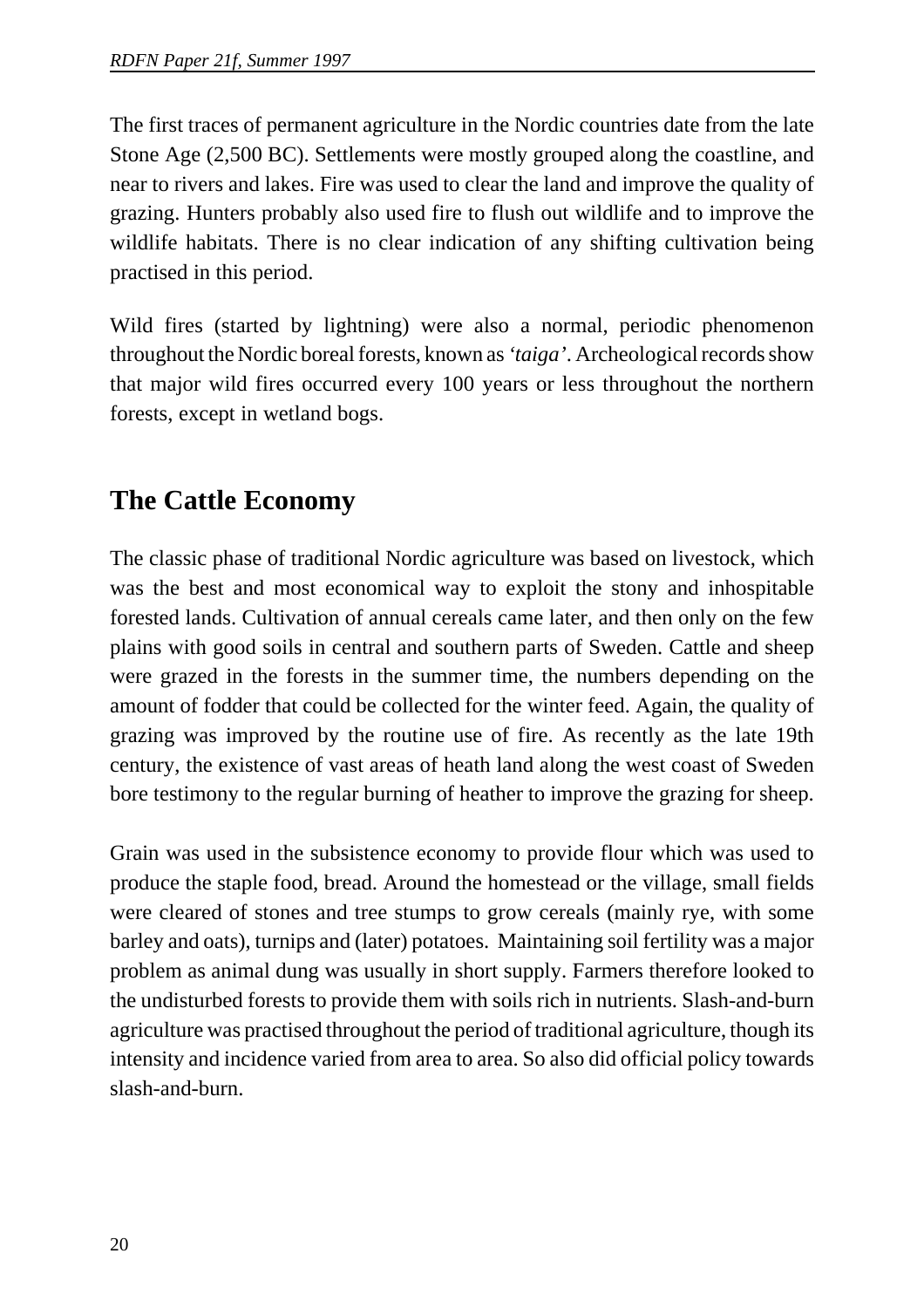#### **The Heyday of Slash-and-Burn**

From the Middle Ages (9th-15th centuries) until the beginning of the 17th century (which was the beginning of Sweden's short history as a European super-power), slash-and-burn was actively encouraged by the government. The system was seen as an economical way to open vast areas of wastelands to human habitation – and thus to increase tax revenues to the Kingdom. Many writers of this period testify to the importance of slash-and-burn agriculture to the poor farmers living in the forested regions. King Gustav I (the founder of modern Sweden) put down many rebellions, the most serious one in 1543 in the highlands of southern Sweden. He wrote to his ungrateful subjects that "if you had swidden your forest instead of felling logs to hinder my troops, you would now be in better shape....".

The intensity of slash-and-burn varied according to the locality. In the hilly forested areas of southern Sweden (known as 'Smalland'), slash-and-burn was common among the poor crofters right up to the end of the 19th century. The famous botanist, Carl von Linné (Linneus) commented in a travel report written in 1741 on the frequency with which swidden lands were visible along his route. He ventured the opinion that slash-and-burn was an acceptable method for the hungry population to eke out a living and gain some bread from a poor and stony landscape that was good for little else. However, he was required by his sponsors to rip this page out of his report, as it did not correspond to the official government position at the time.

Intensive slash-and-burn was also carried out over vast areas of central Sweden, especially in the sparsely populated western areas of Värmland and Dalecarlia, except where mining dominated the economy. These areas attracted the real specialists in slash-and-burn agriculture – the Finns. Migrants from Eastern Finland (Finland was part of Sweden until 1809) moved into this sparsely populated area during the hundred year Little Ice Age which commenced in the 1580s. Initially, their immigration was encouraged by the Swedish government. Although there was some conflict between the indigenous population and the immigrants, there was also cooperation. Local people benefited from the clearance by the Finns of areas of private or village forests for their annual crops, as these newly opened-up areas eventually reverted to the original landowners.

The Finns struggled to survive in the harsh conditions. Slash-and-burn agriculture for cereal production was not sufficient on its own to maintain the farm family and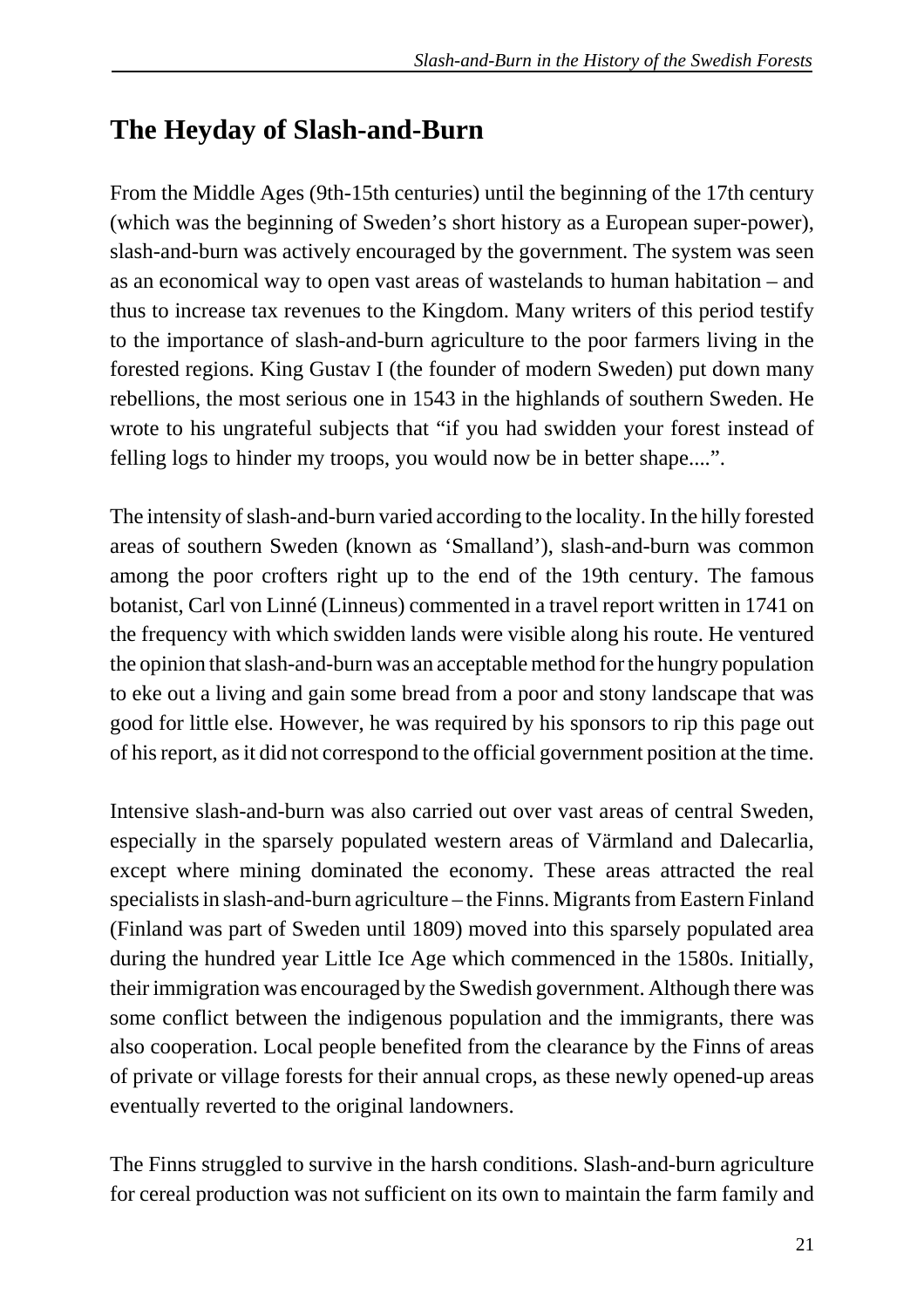had to be supported by animal husbandry (using lands already opened up in previous swidden cycles), as well as by hunting, fishing and berry picking. Besides the main homestead, with its gardens and permanent settlement, each family built a small temporary house on the swidden plot in the depths of the forest, much as tropical forest cultivators do today.

Slash-and-burn agriculture was thus the prime means for the colonization of the vast and inhospitable Nordic *taiga*.

#### **The Role of Forests in the Mining Industry**

Sweden's rise as an industrial power was based on its mining industry. Iron and copper production introduced new pressures on the forests and consumed immense quantities of wood. Firewood was used for cracking rock, charcoal was used for smelting and forging, and timber for all kinds of buildings and construction materials.

Iron and copper (and to a lesser extent, silver) production provided the main source of national income in the expanding State. In the mining regions (mainly central Sweden), slash-and-burn began to appear as a threat to the ore industry and hence, to the income of the treasury. The government intervened, therefore, and in 1647 issued the first general forestry regulation to prohibit slash-and-burn agriculture on all State and common land.

The practice of slash-and-burn was increasingly drawn into question as forestry developed. Already, by the Middle Ages, Sweden was a major exporter to Europe of wood and wood products, such as beams and sawn wood, potash and tar (many European sailing ships were caulked with 'Stockholm tar'). But it was not until the middle of the 19th century that the forest industry really took off and established itself as the basis of the modern Swedish economy. As the value of standing forests increased, so that of slash-and-burn declined. Swidden agriculture came to be seen as a misuse of valuable land, and the small crofter was branded as the agent of its destruction. Slash-and-burn was increasingly restricted to areas of younger bush vegetation, of limited economic value.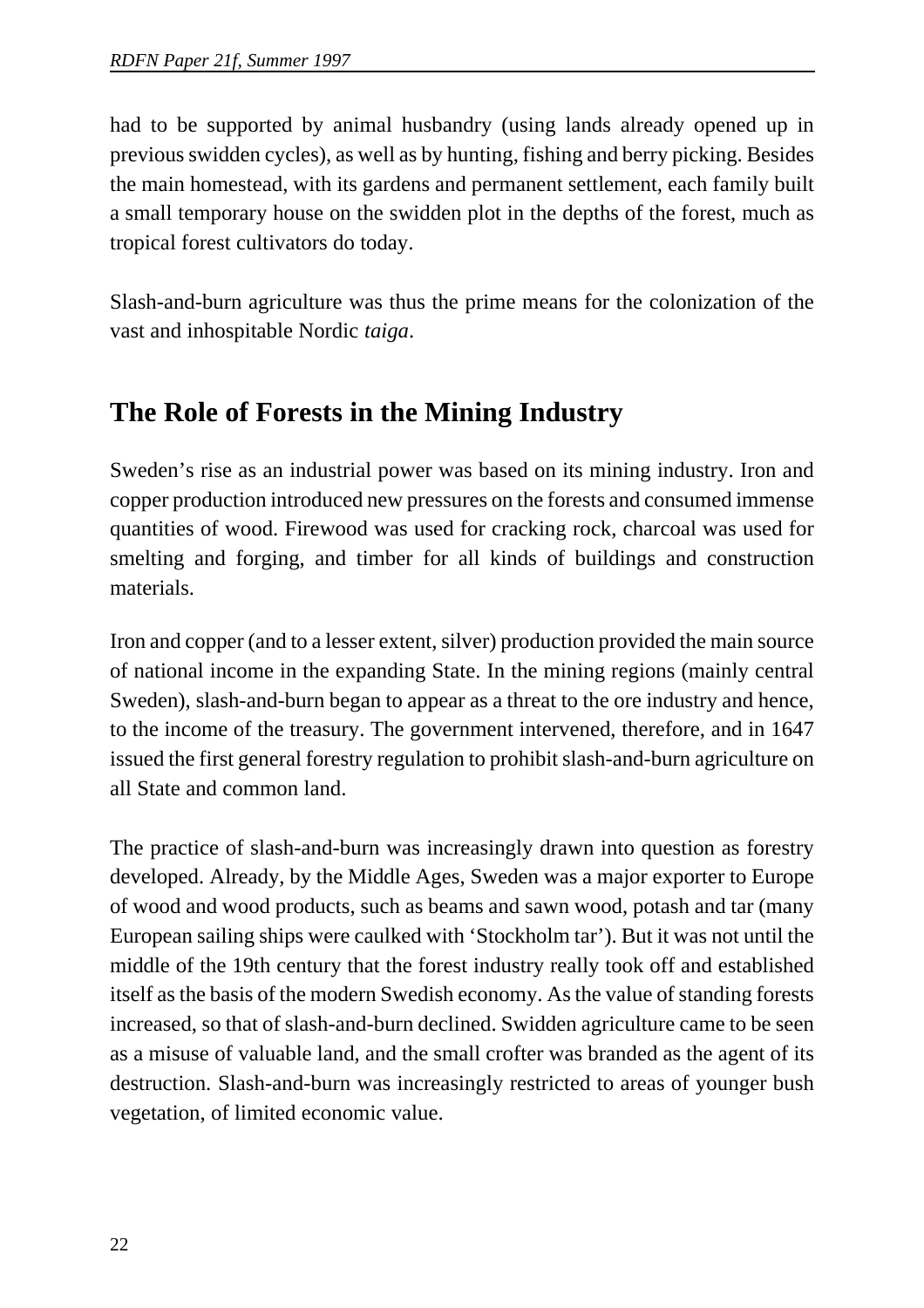#### **Variations in Method**

Technically, Nordic slash-and-burn methods varied according to the locality, the length of fallow, and the categories of farmer involved. Small crofters in southern Sweden operated a system of shifting agriculture, with a 20-30 year rotation, whereas the Finns exploiting the virgin conifer forests of the *taiga* in central or northern Sweden practised a frontier-type slash-and-burn system, and were unlikely ever to return to the same plot again.

Most slash-and-burn operated on a 3-4 year cycle of continuous use. The most profitable stage was the initial one, particularly when dense spruce trees were cleared from good soils for the very first time. The harvest at this stage was usually double that on the more depleted land, if not more. "My best rye and potatoes come from the forest", the 'smallander' would say.

Felling was carried out in the spring or early summer, often when the ground was still covered with hard, compacted snow. The felled area was left to dry for at least a year, though two years was preferable. The size of the burn varied, from a quarter hectare to 2-3 hectares or more. The burn generally took place just before midsummer, though the exact timing depended on weather conditions. The farmer's ideal was to burn at the end of a good dry period, just before a short period of rain, and then to sow the seed into the still warm but damp ash.

To control the spread of fire, the burn was started around the edges of the field, and then moved inward towards the centre. Sowing was carried out on the day after the burn, usually with hardy varieties of rye. In southern Sweden, an early burn might be followed by a quick summer-to-autumn rotation of turnips or potatoes, followed by a direct seeding of winter rye (or occasionally barley or oats) to be harvested the following autumn. This rye was reputed to reach twice the height of the crop in the farmers' long established fields. There was, however, a major risk of frost damage to the winter cereals, which also had to be protected from grazing cattle by rough fencing constructed from the abundant burnt debris. Because of the speed of invasion of weeds and grass, the newly cleared field could normally be used for only one harvest of rye. The abandoned field offered good grazing for the crofter's cattle, however, and mixed farming was thus an essential element in the farm economy.